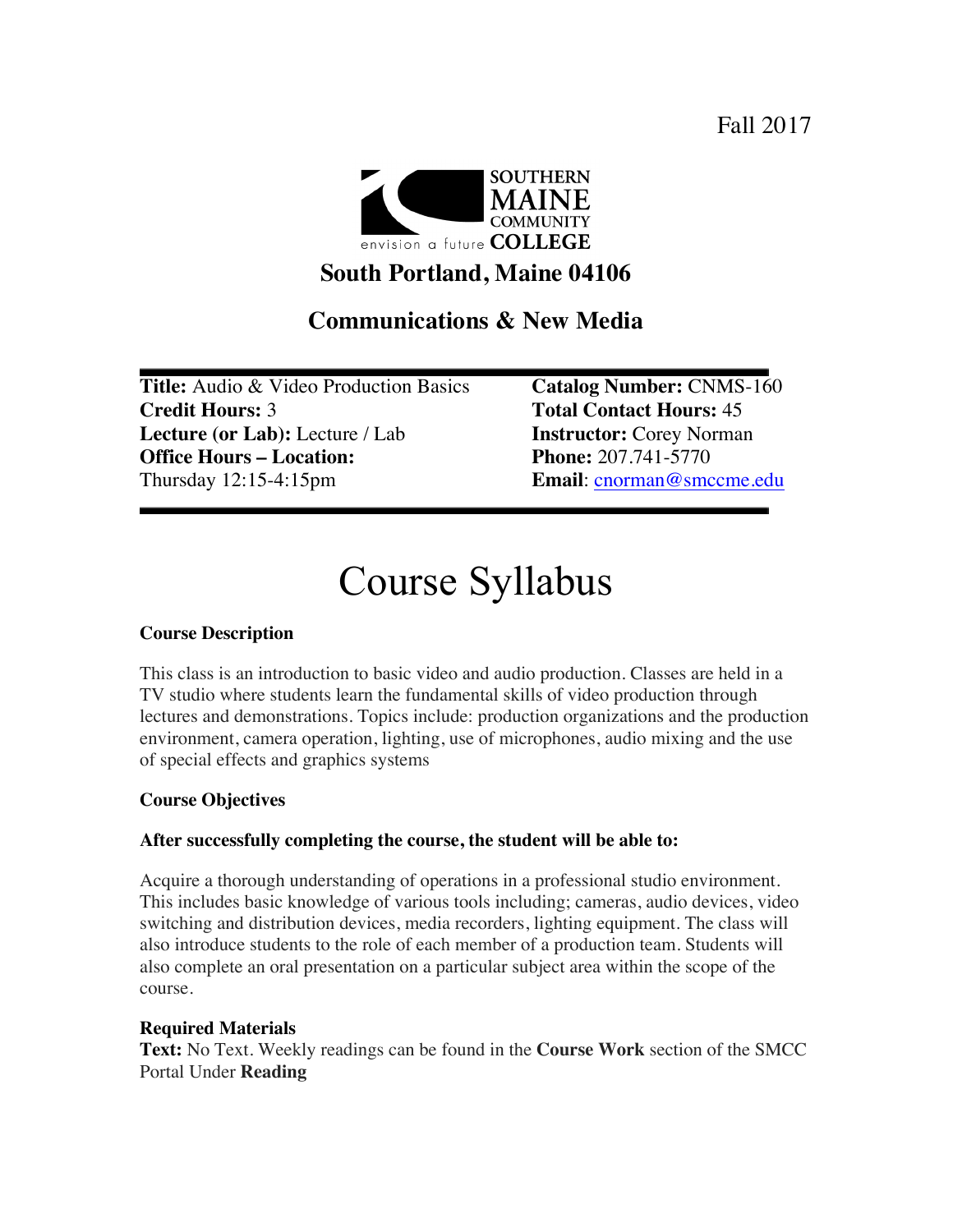## **Grade Breakdown:**

| Quizzes                          |   |             | 10%    |             |           |             |
|----------------------------------|---|-------------|--------|-------------|-----------|-------------|
| <b>Research Paper</b>            |   |             | $10\%$ |             |           |             |
| <b>Reading Notes</b>             |   |             | $10\%$ |             |           |             |
| Midterm                          |   |             | $10\%$ |             |           |             |
| Productions                      |   |             | 20%    |             |           |             |
| Final                            |   |             | 20%    |             |           |             |
| Attendance & Class Participation |   |             | 20%    |             |           |             |
|                                  |   |             |        |             |           |             |
| <b>Course Grade:</b>             | A | $93 - 100$  | A-     | $90 - 92.9$ | $B+$      | $87 - 89.9$ |
|                                  | B | $83 - 86.9$ | $B-$   | $80 - 82.9$ | $C_{\pm}$ | 77 - 79.9   |
|                                  | C | $73 - 76.9$ | $C-$   | $70 - 72.9$ | $D+$      | $67 - 69.9$ |
|                                  | D | $63 - 66.9$ | F      | $0 - 62.9$  |           |             |

# **Grades of I (Incomplete)**

At my discretion, a temporary grade of "I" may be given when, *due to extraordinary* circumstances, you will be unable to complete all required course work by the end of the semester. This assumes you have made a consistent and persistent effort past the end of the withdrawal period and up to the point the when the "circumstances" occur. You must meet with me to prepare the "Agreement for Incomplete Grade" form, which is then signed by both of us and the CNMS Department Chair. The form will then be sent to enrollment services. Then, you must complete the remaining course work by the mid-point of the semester following receipt of the "I" grade. Any grade of "I" that is not resolved by the middle of the next term automatically becomes an " $F$ "

## **Attendance:**

Attendance in class and labs is mandatory and required as stated in the College Catalog:

\* More than 2 unexcused absences will result in an "F" for the class.

**\*** 3 Consecutive missed classes will result in an automatic AF.

\* For every two instances of a **late arrival** or **early departure**, the student will receive an unexcused absence.

\* No work missed due to an unexcused absence may be made up. Work missed due to an excused absence may be submitted within one week of the absence. If a quiz is missed, you will be allowed to make it up the following week only.

# **NOTE:** All tasks must be completed when due – any tasks not done by due date will be graded on their level of completion and the student will move on to the next task.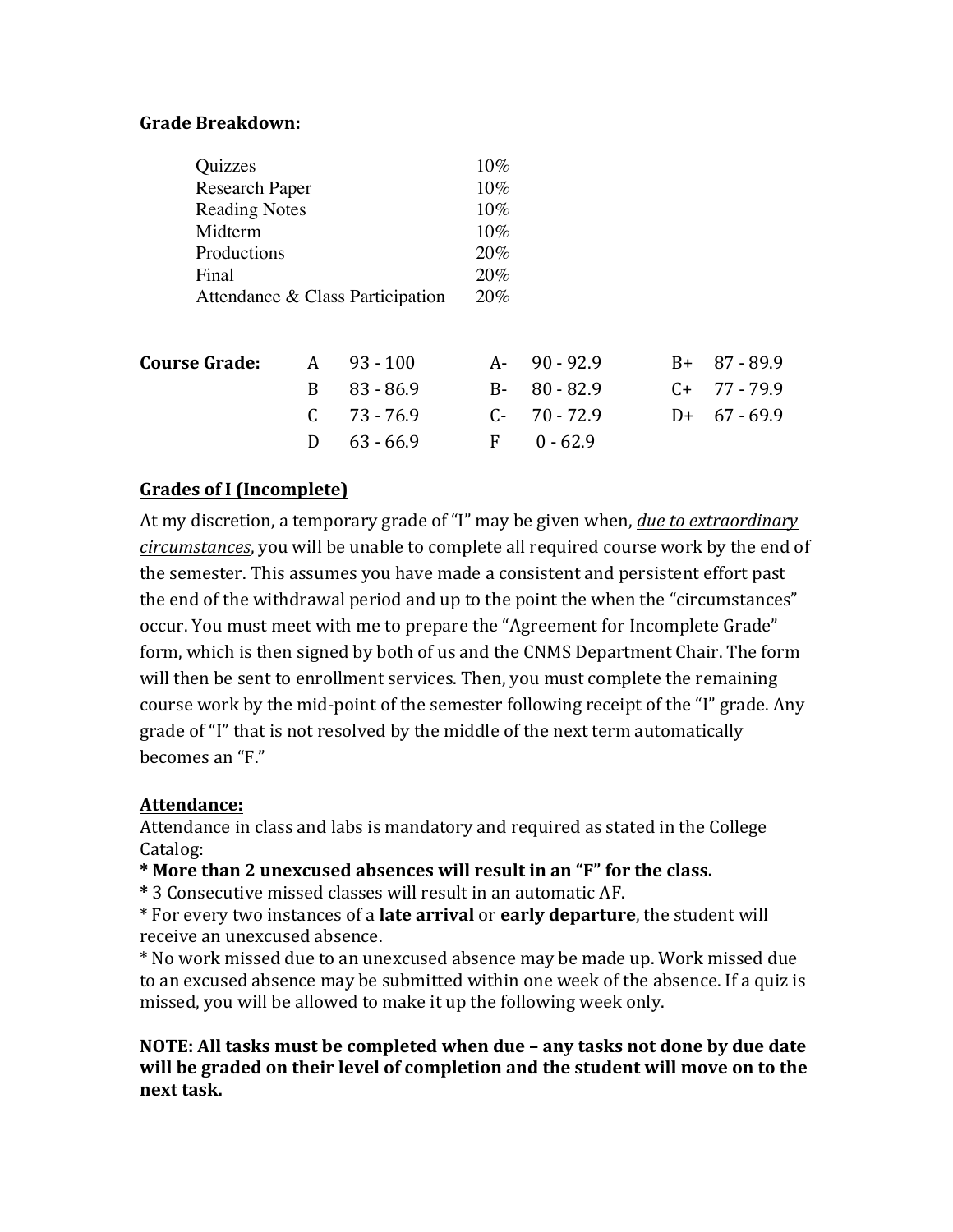# **Response Time (Regarding Emails)**

Throughout the semester, there will be times when you may have questions or need clarification. When issues arise, please do not hesitate to email me at: cnorman@smccme.edu

Emails will generally be responded to within a 24-hour time period, with the exception of those received over the weekend. Any emails arriving after 5pm on weekdays will be answered the following morning. Any emails received over the weekend will be responded to Monday morning.

# **Personal Technology**

If you need a laptop, tablet, or any other device for taking notes or otherwise participating in class, that's fine. However, please do not use a personal device for any purpose unrelated to our class. All devices should be silenced. Cell phones should be put away, except in the rare instance that I ask you to use them for an activity. I recommend that you power them down. If there is a serious need to leave your cell phone on, such as a family emergency, please put it on vibrate and let me know. If you leave the classroom to take a call, I'll understand why. Students found violating this policy will receive an **unexcused absence** for the date of their transgression.

# **End-of-Course Evaluation**

Students complete evaluations for each course attended at SMCC. Evaluations are submitted online and can be accessed through the student portal. Students can access the course evaluations beginning one week before the end of classes. The deadline for submission of evaluations occurs Monday at 5 PM following the last day of the class. You will receive an email to your student email account when course evaluations are available.

# **ADA Syllabus Statement**

Southern Maine Community College is an equal opportunity/affirmative action institution and employer. For more information, please call 207-741-5798. If you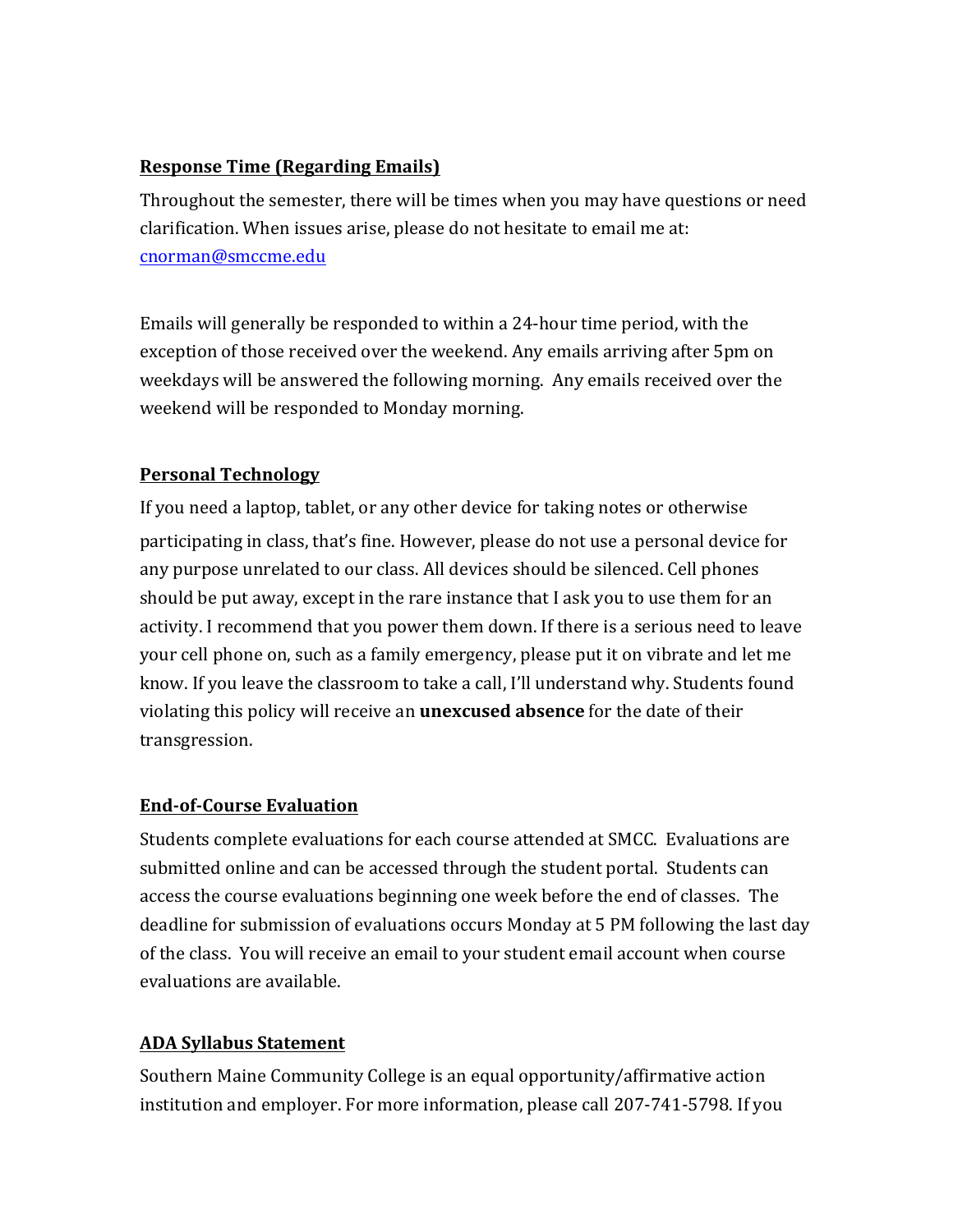have a disabling condition and wish to request accommodations in order to have reasonable access to the programs and services offered by SMCC, you must register with the Disability Services Coordinator, Sandra Lynham, who can be reached at 741-5923. Further information about services for students with disabilities and the accommodation process is available upon request at this number. Course policies about online testing are modified to suit each individual's accommodations.

# **SMCC Pay-for-Print Policy**

#### **Per Page Costs**

Each semester students receive a \$20 printing credit. The balance resets at the end of the semester and any remaining credits are removed. The cost varies depending upon page size and whether printing is done in black and white or color.

- a. There is a \$0.10 per page fee for standard 8.5" by 11" black and white documents.
- b. The reverse sides of duplex (double-sided) documents are free.
- c. There is a \$.50 per page fee for standard 8.5" by 11" color documents.
- d. There is a \$.20 per page fee for 8.5" by 14" (legal) or 11" by 17" (tabloid) black and white documents.
- e. There is a \$1.00 per page fee for 8.5" by 14" (legal) or 11" by 17" (tabloid) color documents.

Duplex charges (printing on both sides of a page) work in the following fashion: One page is \$0.10, two pages are \$0.10, three pages are \$0.20, and four pages are \$0.20, etc. The flipsides are free, but another sheet of paper is \$0.10. Please be aware that a document with any color at all (when printed to a color printer) will by default be printed in color. You are responsible for setting the print job to print black and white if you do not need color. For directions, please go to the IT Help tab in My SMCC. 

## **How does it work?**

The College's pay-for-print system monitors printing on all printers (including those in general access labs, library printers, the Academic Achievement Center, Noisy Lounge and technology labs). Students can check the number of pages they have printed by using the Printing Balance tool available on SMCC computers (located in the lower right corner of the screen, near the clock). Departments with work study students who need to print documents for the department should contact the Help Desk at 741-5696 to have a special account set up.

#### **Refunds**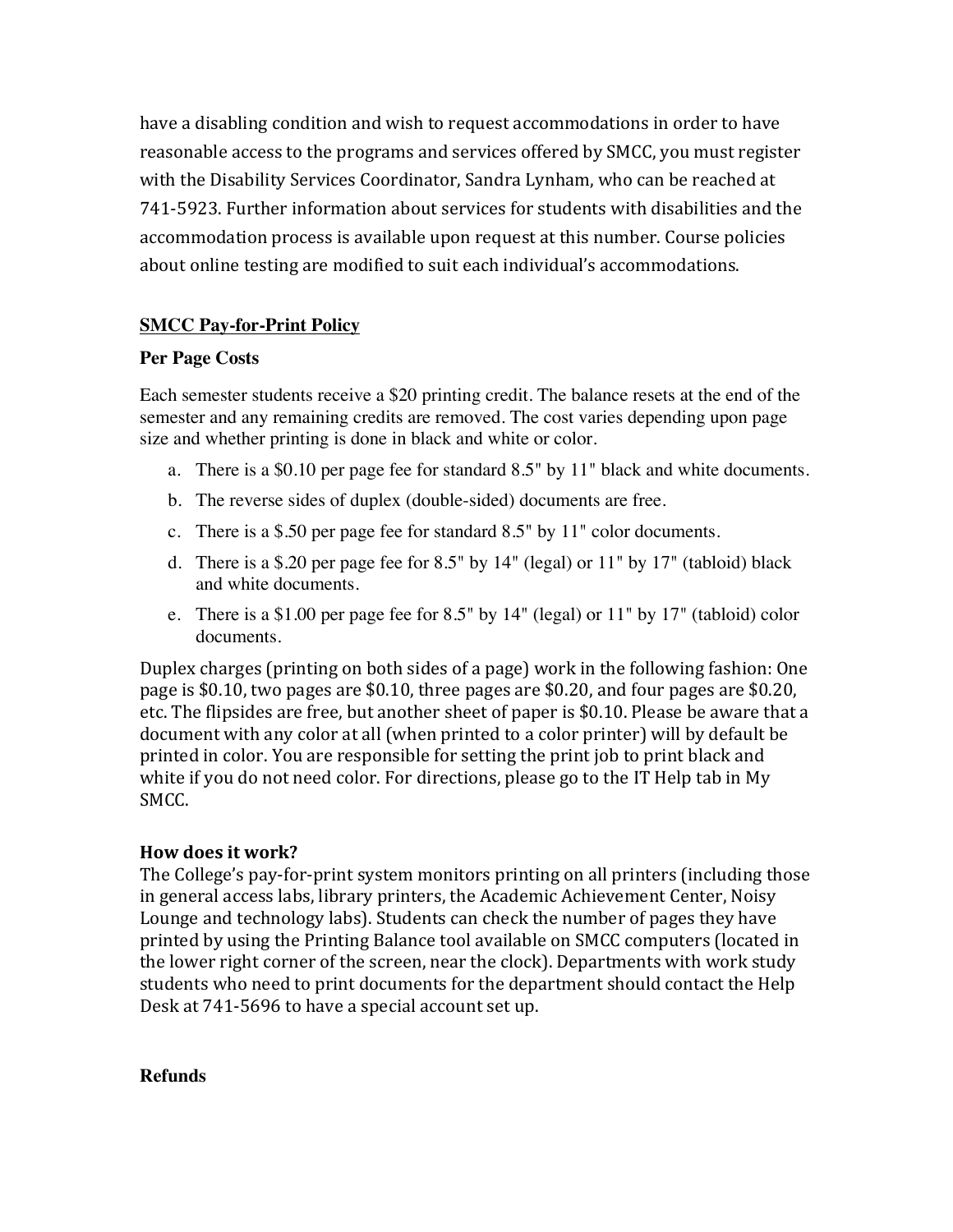Print jobs are eligible for a refund in the event of mechanical or electronic error on the part of the printer, print server, or software used to submit the job. Jobs are not eligible for a refund in cases where the job was not set up correctly, was submitted multiple times, or the student is not satisfied with the result. To request a refund, please bring the offending print to the IT Department in the basement of the Ross Technology Center. Refunds will be granted in the form of a credit to the student's account.

# **Why is SMCC charging for printing?**

The pay-for-print system is an effort to control escalating printing costs. Charging for printing helps offset the increasing cost of supplies and encourages students to conserve resources. To find ways to reduce your printing charges, please go to the IT Help tab on My SMCC. If you have questions about the pay-for-printing policy or your printing charges, please contact the Help Desk at 741-5696 or send an email to helpdesk@smccme.edu. 

Be sure to log OUT of the system when you've finished your printing, to prevent unauthorized access to your account.

# **Add-Drop Policy**

Students who drop a course during the one-week "add/drop" period in the fall and spring semesters and the first three days of summer sessions receive a 100% refund of the tuition and associated fees for that course. Please note any course that meets for less than the traditional semester length, i.e., 15 weeks, has a pro-rated add/drop period. There is no refund for non-attendance.

## **Withdrawal Policy**

A student may withdraw from a course only during the semester in which s/he is registered for that course. The withdrawal period is the second through twelfth week of the fall and spring semesters and the second through ninth week of twelveweek summer courses. This period is pro-rated for shorter-length courses. To withdraw from a course, a student must complete and submit the appropriate course withdrawal form, available at the Enrollment Service Center (no phone calls, please). The designation "W" will appear on the transcript after a student has officially withdrawn. A course withdrawal is an uncompleted course and may adversely affect financial aid eligibility. Failure to attend or ceasing to attend class does not constitute withdrawal from the course. There is no refund associated with a withdrawal.

## **Plagiarism Statement**

Adherence to ethical academic standards is obligatory. Cheating is a serious offense, whether it consists of taking credit for work done by another person or doing work for which another person will receive credit. Taking and using the ideas or writings of another person without clearly and fully crediting the source is plagiarism and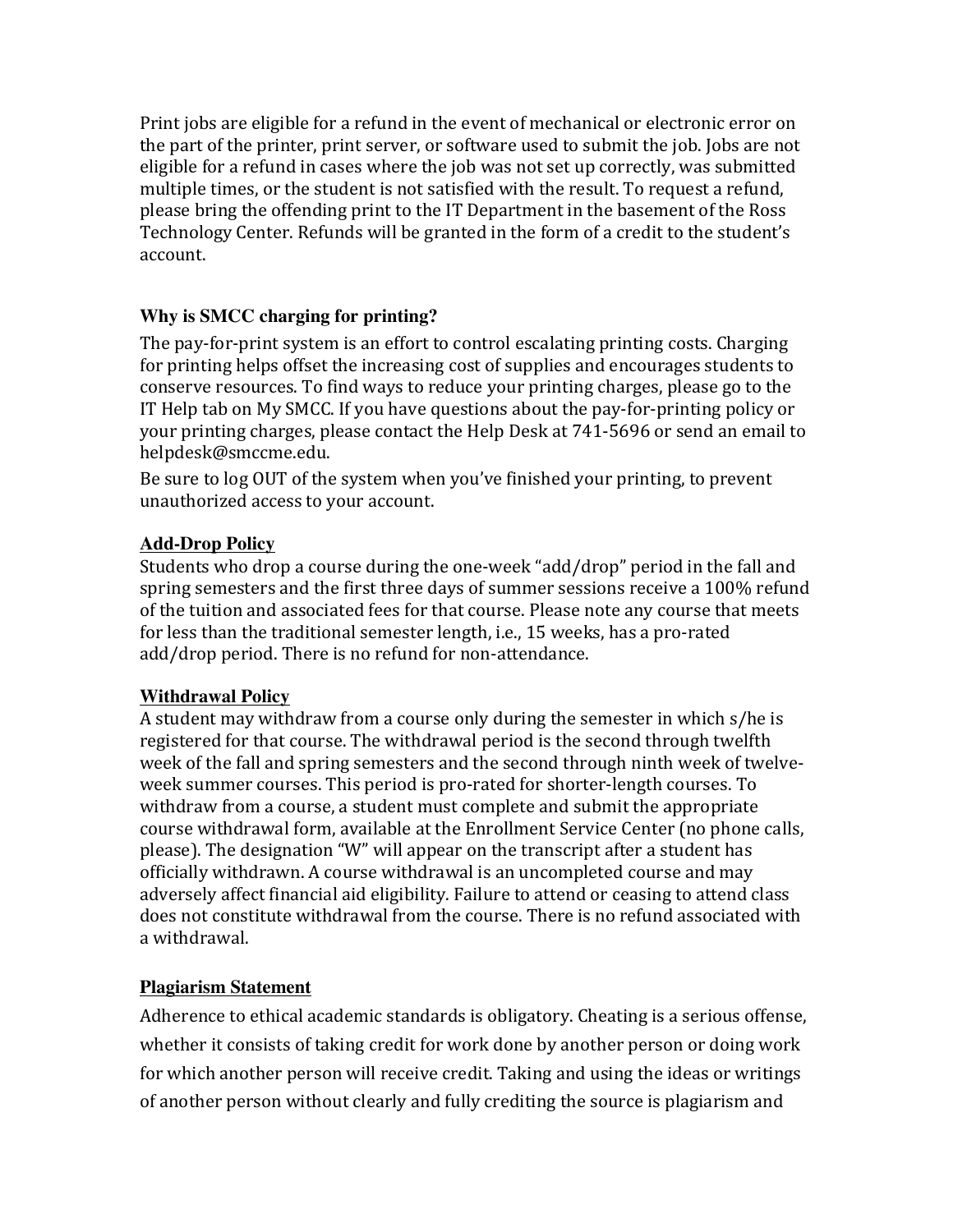violates the academic code as well as the Student Code of Conduct. If it is suspected that a student in any course in which s/he is enrolled has knowingly committed such a violation, the faculty member should refer the matter to the College's Disciplinary Officer and appropriate action will be taken under the Student Code of Conduct. Sanctions may include suspension from the course and a failing grade in the course. Students have the right to appeal these actions to the Disciplinary Committee under the terms outlined in the Student Code of Conduct.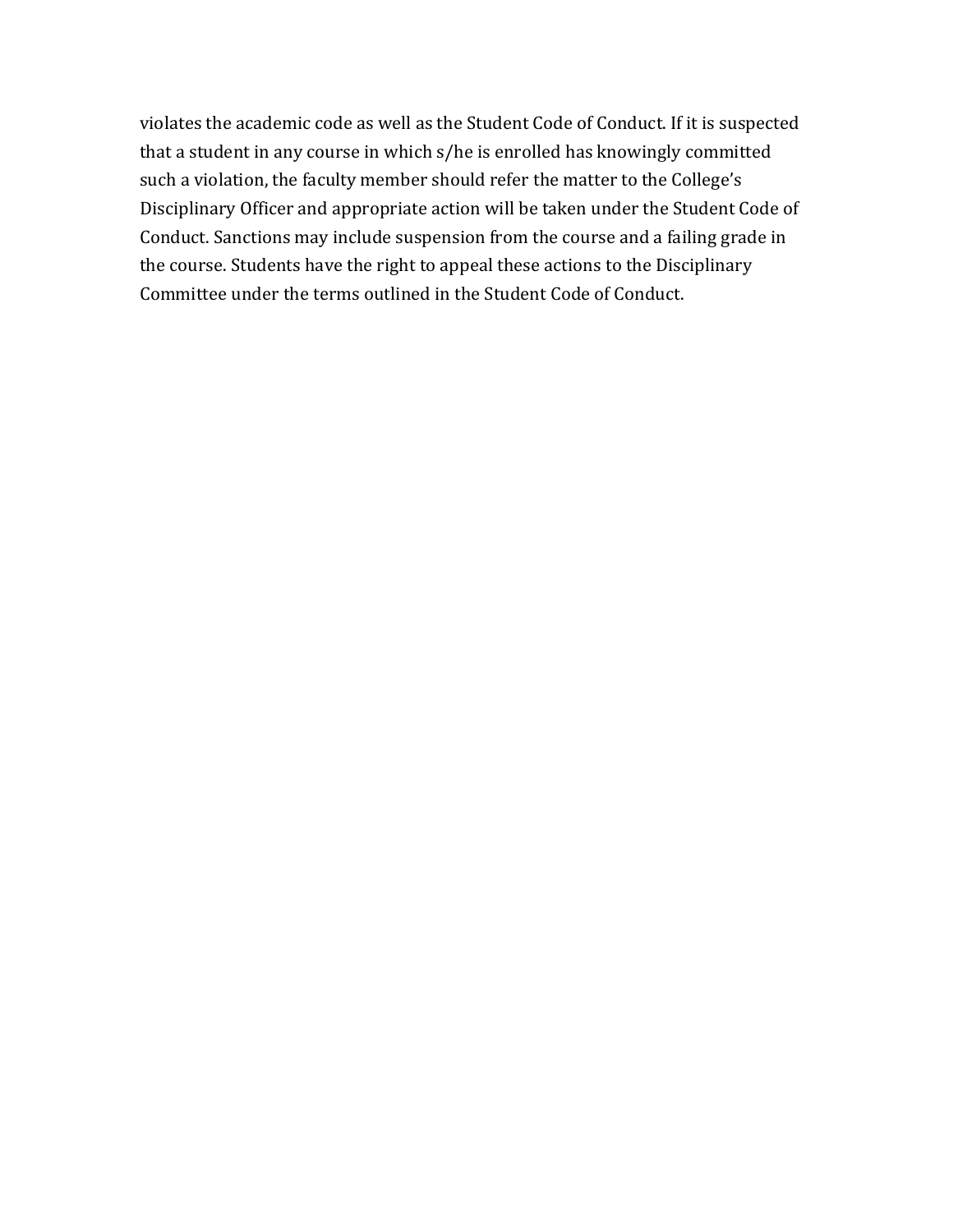# **CNMS 160 Course Outline \* Weekly reading can be found on the SMCC Portal**

| Week 1 | Why Are You Here / Pre-Production (8/30/17)<br>Syllabus, Lab Policies, Expectations<br><b>Exercise:</b> Making a Cluster Diagram<br><b>Exercise:</b> Pre-Production of a PSA<br><b>Reading:</b> Week #1 Reading (Found on Portal)                                                                                  |
|--------|--------------------------------------------------------------------------------------------------------------------------------------------------------------------------------------------------------------------------------------------------------------------------------------------------------------------|
|        | <b>Quiz:</b> None                                                                                                                                                                                                                                                                                                  |
| Week 2 | <b>Production Roles</b> (9/6/17)<br><b>Reading:</b> Week #2 Reading (Found on Portal)<br><b>Quiz:</b> Quiz #1                                                                                                                                                                                                      |
| Week 3 | How Video Works / The Technical Side of Video (9/13/17)<br><b>Reading:</b> Week #3 Reading (Found on Portal)<br><b>Quiz:</b> Quiz $#2$ – Production Roles                                                                                                                                                          |
| Week 4 | Introduction to the Camera (Day 1) (9/20/17)<br><b>Basic Camera Functions and Elements</b><br><b>Exercise:</b> Intro to the Camera<br><b>Exercise:</b> Understanding F-Stop<br><b>Exercise: 2 Minute Interviews</b><br><b>Reading:</b> Week #4 Reading (Found on Portal)<br><b>Quiz:</b> Quiz #3 – How Video Works |
| Week 5 | Introduction to the Camera (Day 2) (9/27/17)<br>Basic Camera Movements, Mounts and Framing a Shot<br><b>Exercise: Basic Shot Compositions</b><br><b>Exercise:</b> Shot Composition Scavenger Hunt<br><b>Exercise:</b> Storyboards and Shot Sequencing<br><b>Reading:</b> Week #5 Reading (Found on Portal)         |
| Week 6 | Production Lab (10/4/17)<br><b>Production #1: Silent Movies</b>                                                                                                                                                                                                                                                    |